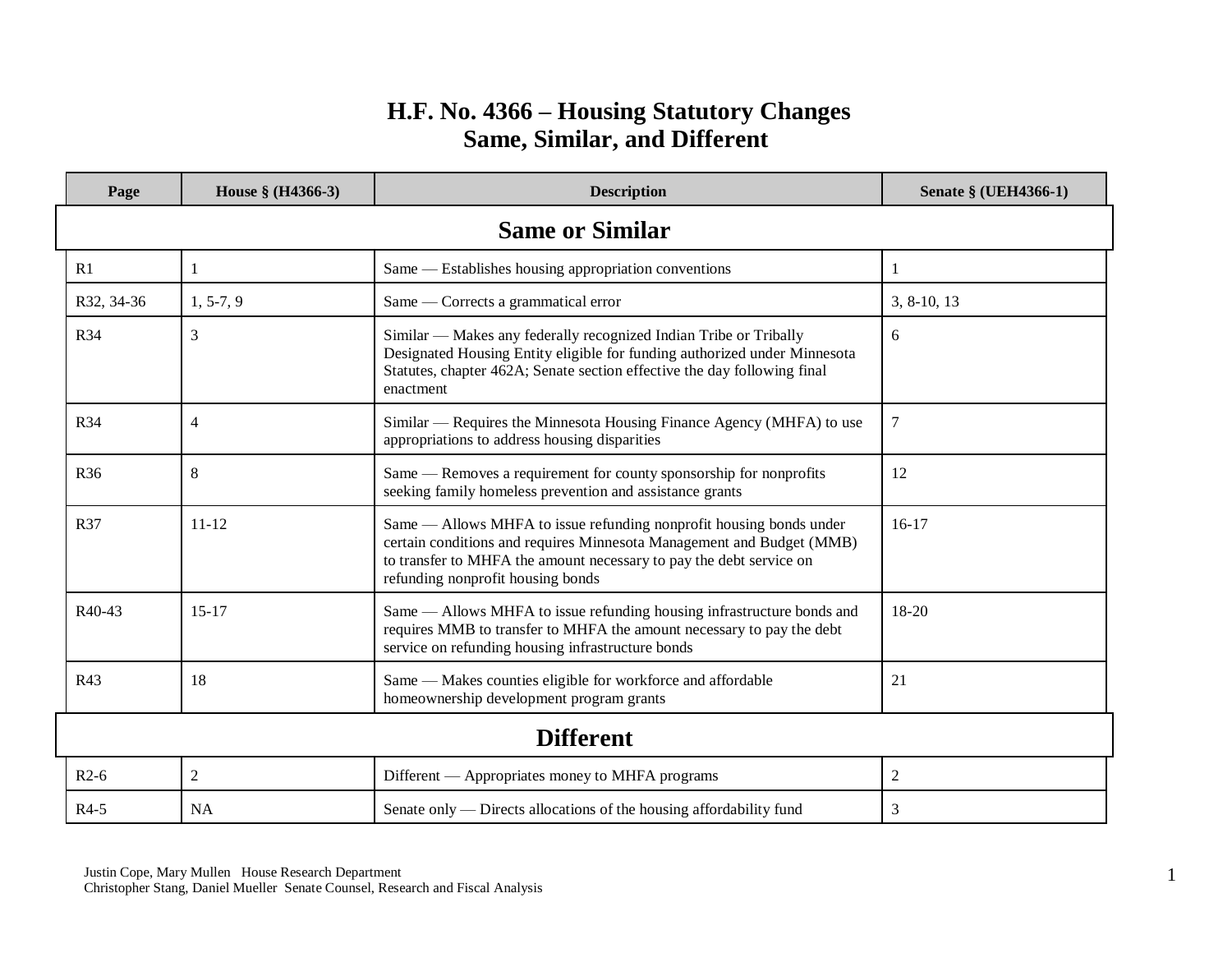| Page                | House § (H4366-3) | <b>Description</b>                                                                                                                                          | Senate § (UEH4366-1) |
|---------------------|-------------------|-------------------------------------------------------------------------------------------------------------------------------------------------------------|----------------------|
| $R6-7$              | NA                | Senate only — Establishes a homeownership investment grants program                                                                                         | $\overline{4}$       |
| R7                  | 3                 | House only — Appropriates money to the Department of Human Rights                                                                                           | <b>NA</b>            |
| $R7-9$              | $1 - 2$           | House only — Homework starts with home program modified                                                                                                     | <b>NA</b>            |
| R10                 | 3                 | House only — Lead-safe homes grant program established                                                                                                      | <b>NA</b>            |
| R10-12              | $\overline{4}$    | House only — Modifies authorized uses of housing infrastructure bonds and<br>establishes new criteria for prioritizing housing infrastructure bond projects | NA                   |
| R13                 | 5                 | House only — Authorizes issuance of new housing infrastructure bonds                                                                                        | NA                   |
| R13-14              | 6                 | House only — Community stabilization program established                                                                                                    | NA                   |
| R14-15              | 7                 | House only — Strengthening supportive housing model program established                                                                                     | NA.                  |
| R <sub>15</sub> -16 | $8\,$             | House only — Allows affordability covenants to last more than 30 years                                                                                      | <b>NA</b>            |
| R16-17              | 9                 | House only — Minnesota stable housing mediation grant program established                                                                                   | <b>NA</b>            |
| R17-18              | 10                | House only — First-generation homebuyers down payment assistance fund<br>established                                                                        | NA                   |
| R <sub>19</sub>     | 11                | House only — Manufactured home park cooperative purchase program<br>established                                                                             | NA                   |
| R <sub>19</sub> -20 | 12                | House only — Local housing trust fund grant program established                                                                                             | <b>NA</b>            |
| R20                 | <b>NA</b>         | Senate only — Limits governor's emergency powers to prohibit or delay<br>eviction proceedings                                                               | 1                    |
| R <sub>20</sub> -21 | NA                | Senate only — Limits local governments' authority to regulate new<br>construction                                                                           | $\overline{2}$       |
| R21                 | <b>NA</b>         | Senate only — Establishes reporting requirements for use of rehabilitation<br>loans                                                                         | 5                    |
| R21                 | <b>NA</b>         | Senate only — Establishes reporting requirements for use of manufactured<br>home park infrastructure grants                                                 | 11                   |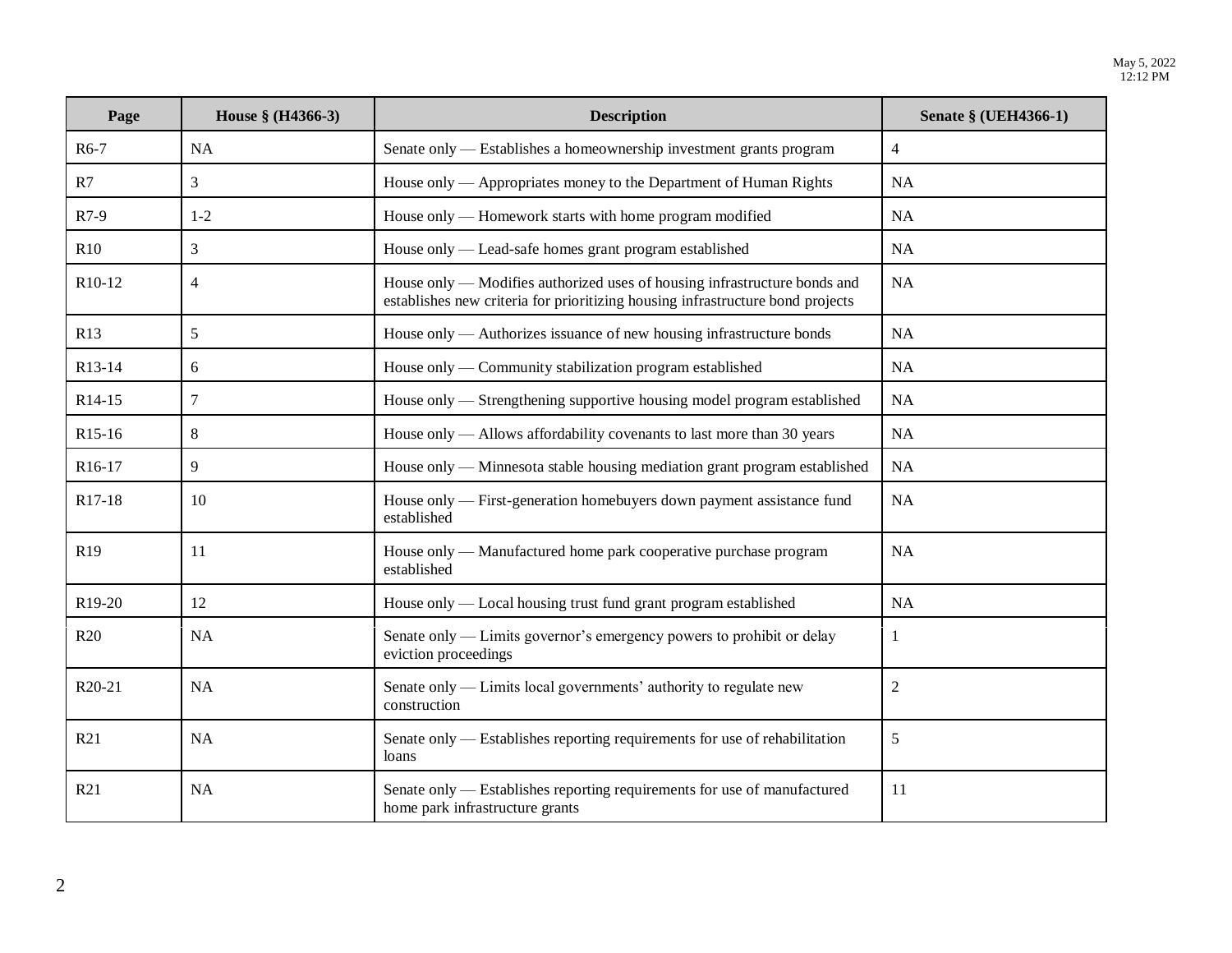| Page                | House § (H4366-3) | <b>Description</b>                                                                                                                                                 | <b>Senate § (UEH4366-1)</b> |
|---------------------|-------------------|--------------------------------------------------------------------------------------------------------------------------------------------------------------------|-----------------------------|
| R21-22              | <b>NA</b>         | Senate only — Requires MHFA to consider how quickly a project can be<br>completed when prioritizing projects                                                       | 14                          |
| R22                 | <b>NA</b>         | Senate only — Establishes reporting requirements for the economic<br>development and housing challenge program                                                     | 15                          |
| R <sub>22</sub>     | NA                | Senate only — Certain changes in workforce housing projects not considered<br>change in project scope when made to meet contingency provided in grant<br>agreement | 26                          |
| R <sub>22</sub> -23 | <b>NA</b>         | Senate only — Modifies reporting requirements of the workforce housing<br>development program                                                                      | 27                          |
| R <sub>23</sub>     | <b>NA</b>         | Senate only - Establishes a manufactured housing mortgage financing and<br>down payment assistance program                                                         | 28                          |
| R23, 31             | <b>NA</b>         | Senate only — Removes exception to statewide prohibition on rent control                                                                                           | 29, 36                      |
| R24-29              | <b>NA</b>         | Senate only — Among comparable proposals for housing pool funds, requires<br>prioritization of projects with a lower cost per square foot                          | 30, 31                      |
| R <sub>29</sub>     | <b>NA</b>         | Senate only — Extends a final reporting deadline for the task force on shelter                                                                                     | 32                          |
| <b>R30</b>          | <b>NA</b>         | Senate only — Prohibits MHFA grantees from using grant funds to hire<br>lobbyists                                                                                  | 33                          |
| <b>R30</b>          | <b>NA</b>         | Senate only — Requires MHFA to complete a report on homeownership<br>opportunities                                                                                 | 34                          |
| R31                 | <b>NA</b>         | Senate only — Requires MHFA to complete a report on the impact of rent<br>control on housing markets                                                               | 35                          |
| R32-33              | <b>NA</b>         | Senate only — Increases the maximum amount of a rehabilitation loan that<br>can be used on owner-occupied residential housing                                      | 4                           |
| R33-34              | $\sqrt{2}$        | House only — Allows rehabilitation loans to be used on detached accessory<br>dwelling unit                                                                         | NA                          |
| R36                 | 10                | House only — Modifies regulation of MHFA debt ceiling                                                                                                              | <b>NA</b>                   |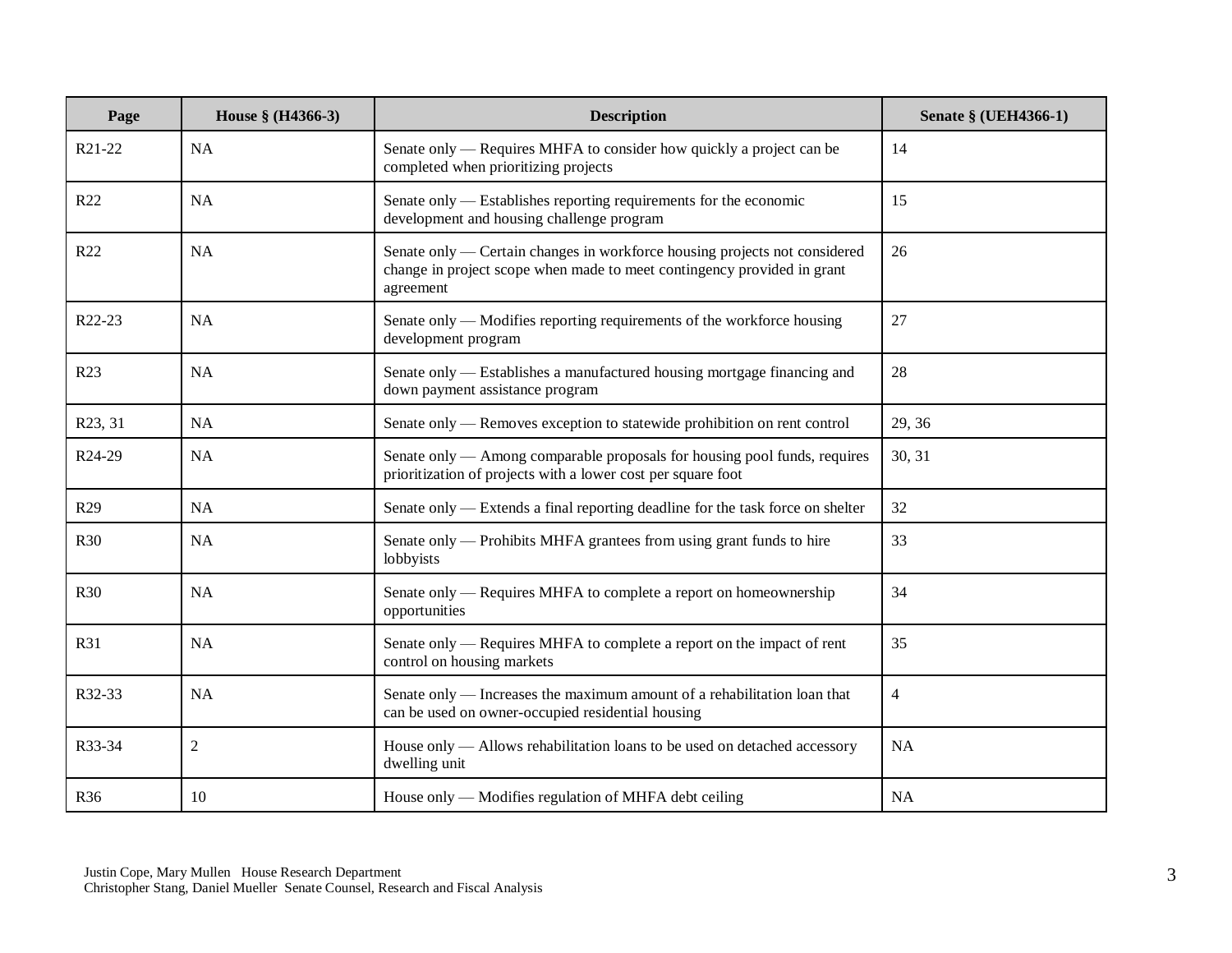| Page   | House § (H4366-3) | <b>Description</b>                                                                                                                                                                                                                                   | <b>Senate § (UEH4366-1)</b> |
|--------|-------------------|------------------------------------------------------------------------------------------------------------------------------------------------------------------------------------------------------------------------------------------------------|-----------------------------|
| R37-40 | $13 - 14$         | House only — Modifies definitions and authorized uses of housing<br>infrastructure bonds                                                                                                                                                             | <b>NA</b>                   |
| R43-44 | 19-20             | Different — Workforce housing development program: House modifies<br>definition of eligible project area; Senate allows program to be used to fund<br>owner-occupied housing. Both add tribal reservations to definition of eligible<br>project area | $22 - 25$                   |
| R44-45 | 21                | House only — Modifies authorized uses of a 2021 appropriation to the<br>Affordable Rental Investment Fund                                                                                                                                            | <b>NA</b>                   |
| R45-46 | 1                 | House only — Prohibits discrimination against individual receiving public<br>assistance in rentals and home sales                                                                                                                                    | <b>NA</b>                   |
| R46-47 | $\overline{2}$    | House only — Prohibits discrimination against individual receiving public<br>assistance by real estate agents                                                                                                                                        | <b>NA</b>                   |
| R47    | 3                 | House only — Definition of public assistance                                                                                                                                                                                                         | <b>NA</b>                   |
| R47    | $\overline{4}$    | House only — Amends discretionary eviction provisions                                                                                                                                                                                                | <b>NA</b>                   |
| R47    | 5                 | House only — Amends mandatory eviction provisions                                                                                                                                                                                                    | <b>NA</b>                   |
| R47    | 6                 | House only — Prohibits certain additional fees by landlords                                                                                                                                                                                          | <b>NA</b>                   |
| R47-48 | $\tau$            | House only — Changes requirements to terminate a tenancy at will                                                                                                                                                                                     | <b>NA</b>                   |
| R48-49 | 8                 | House only — Requires a rental unit to be heated to a certain temperature in<br>the winter                                                                                                                                                           | NA                          |
| R49    | 9                 | House only — Landlords entering rental units, fines                                                                                                                                                                                                  | <b>NA</b>                   |
| R49    | 10                | House only — Termination of lease allowed for infirmed tenants                                                                                                                                                                                       | <b>NA</b>                   |
| R49-51 | 11                | House only — Eviction for nonpayment of rent while rental assistance<br>application is pending                                                                                                                                                       | <b>NA</b>                   |
| R51-53 | 12                | House only — Notice for eviction for nonpayment of rent; private court<br>records for evictions pending determination                                                                                                                                | <b>NA</b>                   |